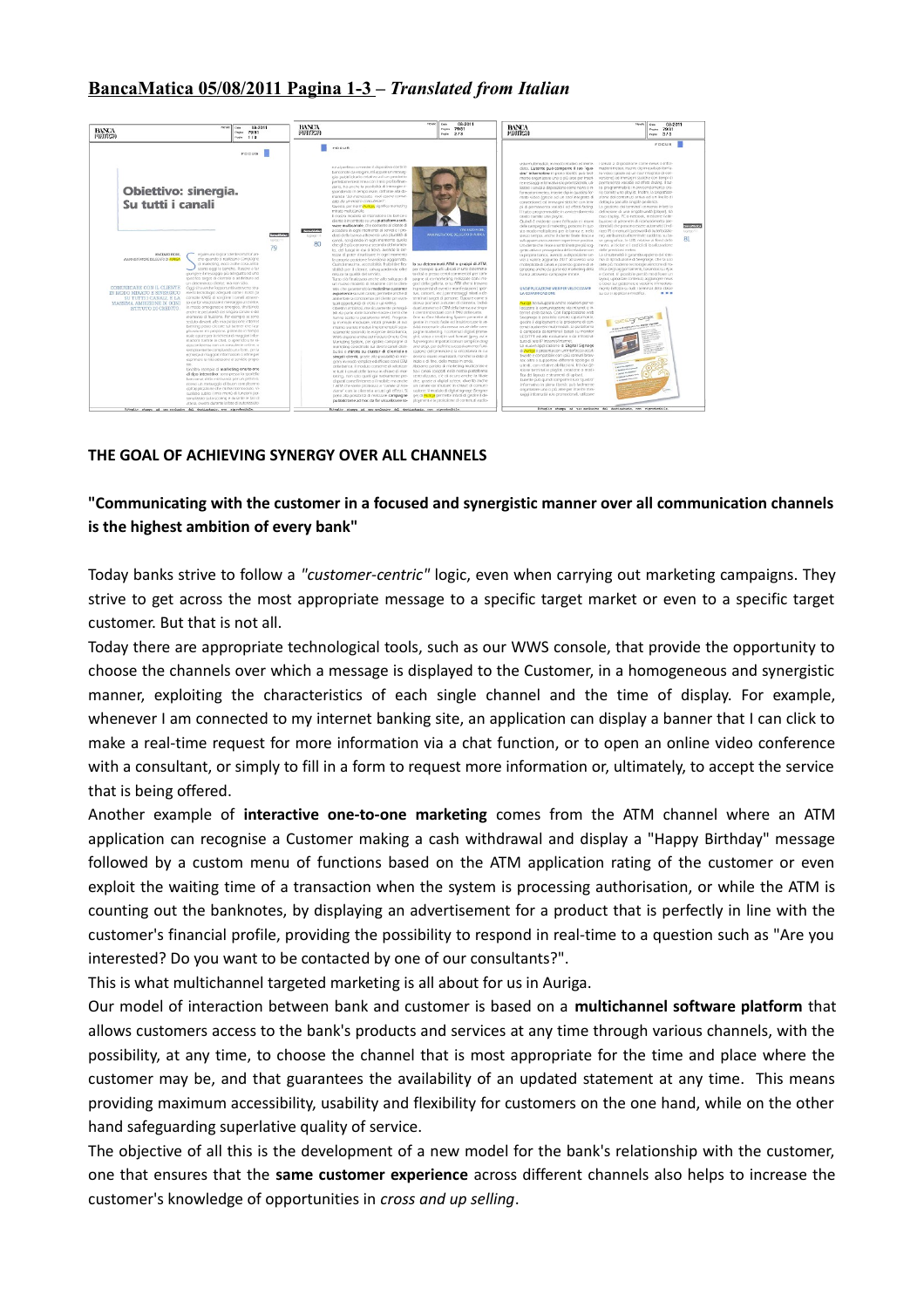These are ambitious goals that are certainly achievable by those banks that have adopted the WWS platforms. WWS is modular in design and it includes various modules that were implemented separately on the basis of the requirements of specific banks. It also includes the One to One Marketing System, to manage marketing campaigns that are coordinated over different channels and **focused on clusters of customers or individual customers,** thanks to the possibility to integrate it easily and effectively with the bank's CRM software. The module exploits all the bank's channels from a marketing perspective, and not only those obvious channels that are naturally predisposed for such purpose like the Internet or the mobile channel*,* but also the ATM channel that has now been promoted to a full blown *"customer relationship"* channel. Just think of the possibility of creating **ad hoc campaigns to be run only on specific ATMs or groups of ATMs,** like for example a group of ATMs located in a particular city, or those located in shopping centres for joint co-marketing campaigns with the stores of a mall, or ATMs located close to events (sports, concerts, etc..) for messages aimed at a specific audience, or indeed, as mentioned earlier, at clusters of customers identified by the bank's CRM application, or to individual customers as identified by their PAN card code.

 The One-to-One Marketing System enables you to manage all the necessary activities to put marketing campaigns *on-air* easily and intuitively. The digital content (images, video and text) in various formats (jpeg, avi and flv) are imported with a simple *drag and drop* action, and, subsequently, the terminal location, the determining circumstances and the broadcasting start and end date are defined.

We talked about multichannel marketing and one of the channels that is unquestionably included in our centralised platform is the "branch" channel which, thanks to digital screens, has become a key communication channel. Auriga's Digital Signage module (Seegnage) allows you to manage the deployment and display of audio-visual multimedia content intuitively and immediately. **The user can write up an information module** freely and just as easily line up one or more areas to post messages and advertisements or use other services that are available, such as news and weather, add video clips in any format (thanks to an integrated conversion tool) and images with varying display times and *fading* effects. And all of this can be programmed in a playlist.

Clearly, these techniques multiply the effectiveness of marketing campaigns and their relative return for the bank and, at the same time, enable customers to develop a positive customer experience. A customer experience where customers feel increasingly involved in their relationship with their bank, thanks to valueadded services that are available 24/7 through various channels, and the attention that the bank dedicates to them through targeted marketing campaigns.

## **A web application to speed up communication**

Auriga has also developed solutions for faster communication via the bank's intranet and internet. *Seegnage*, the Digital Signage web application, enables rapid registration, deployment and display of multimedia audio-visual content. The platform is made up of high-resolution LCD/TFT terminals based on an Intranet/Internet protocol (IP) infrastructure.

 Auriga's new **Digital Signage** application comes with an attractive interface that is compatible with most browsers and supports different types of users, with their relevant level of authorisation for functions such as terminal management, playlist creation, layout editing and uploading tools.

The user can write up an information module freely and just as easily line up one or more areas to post messages and advertisements or use other services that are available, such as news and weather, add video clips in any format (thanks to an integrated conversion tool) and images with varying display times and *fading* effects. And all of this can be programmed in a playlist. Furthermore, content can be customised down to each single peripheral device.

Indeed, the terminal management function enables the definition of a single unit (player), which can be a